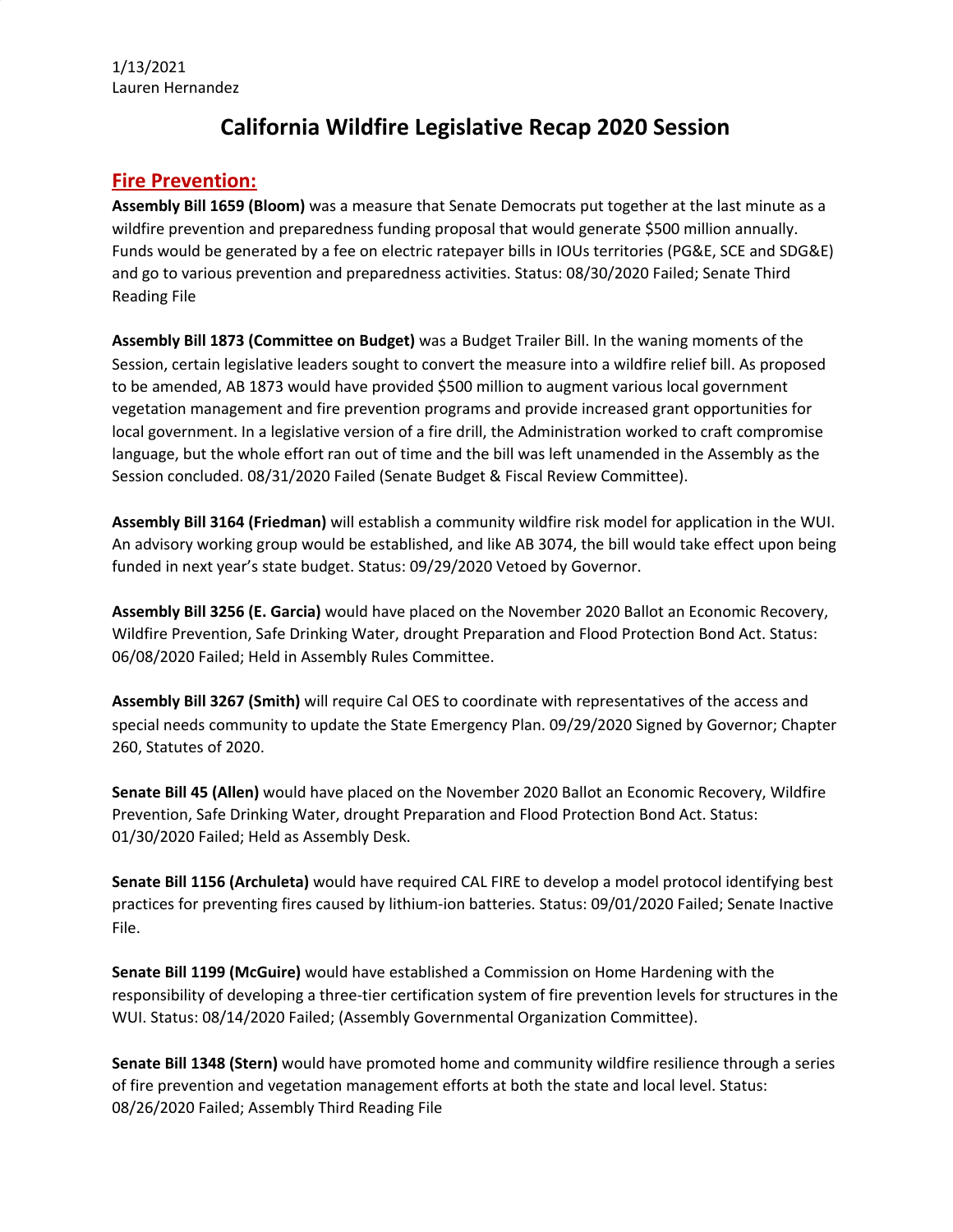1/13/2021 Lauren Hernandez

## **Emergency Planning:**

**Senate Bill 1386 (Moorlach)** will expressly provide that fire hydrants are a part of water service for the purposes of Proposition 218 to prevent a shift of this financial responsibility to local fire departments. 09/29/2020 Signed by Governor; Chapter 240, Statutes of 2020.

**Senate Bill 862 (Dodd)** would have defined a public safety power shutoff as a state of emergency and added specified protocols on all electrical corporations regarding such events. Status: 08/14/2020 Failed (Assembly Utilities & Energy Committee).

**Senate Bill 909 (Dodd)** will authorize an emergency vehicle to be equipped with a "hi-lo" audible warning system to be used exclusively to warn the public of an immediate need to evacuate. The bill has been amended to add an urgency clause to allow it to become effective immediately upon enactment. Status: 09/29/2020 Signed by Governor; Chapter 262, Statutes of 2020.

**Senate Bill 952 (Nielsen)** would have exempted from state and local sales and use tax backup generators used by local governments during de-energization events. Status: 06/29/2020 Failed (Assembly Revenue & Taxation Committee).

**Senate Bill 1312 (McGuire and Stern)** would have required the PUC to provide for expedited undergrounding of electrical lines by utilities in designated areas to promote fire prevention and reduce public safety power shutoffs. Status: 08/14/2020 Failed (Assembly Utilities & Energy Committee).

**Assembly Bill 2054 (Kamlager)** will establish a three-year Cal OES pilot program to distribute grants to organizations providing community-based assistance in response to local emergencies. Status: 09/30/2020: Vetoed by Governor.

**Assembly Bill 291 (Chu)** would have established a new fund to support planning of mitigation projects to assist local governments to become better prepared to meet emergency management preparedness, readiness and resilience goals. Status: 08/18/2020 Failed deadline (Senate Governmental Organization Committee).

**Assembly Bill 2076 (Bigelow)** would have required the Director of Parks and Recreation to develop a wildfire management plan for all their property located within a high or very high fire hazard severity zone. Status: Failed deadline (Senate Natural Resources & Water Committee).

**Assembly Bill 2167 (Daly and Cooley)** would have authorized the Insurance Commissioner to establish an insurance market action plan to expand insurance policies in the WUI contingent upon inclusion of a catastrophic risk model. Status: 08/24/2020 Failed; Senate Third Reading File

**Assembly Bill 2367 (Gonzalez)** would have required insurance companies to write and renew homeowner insurance policies for hardened homes and communities that meet statewide standard. Status: 11/30/2020 Stalled in Committee on Insurance